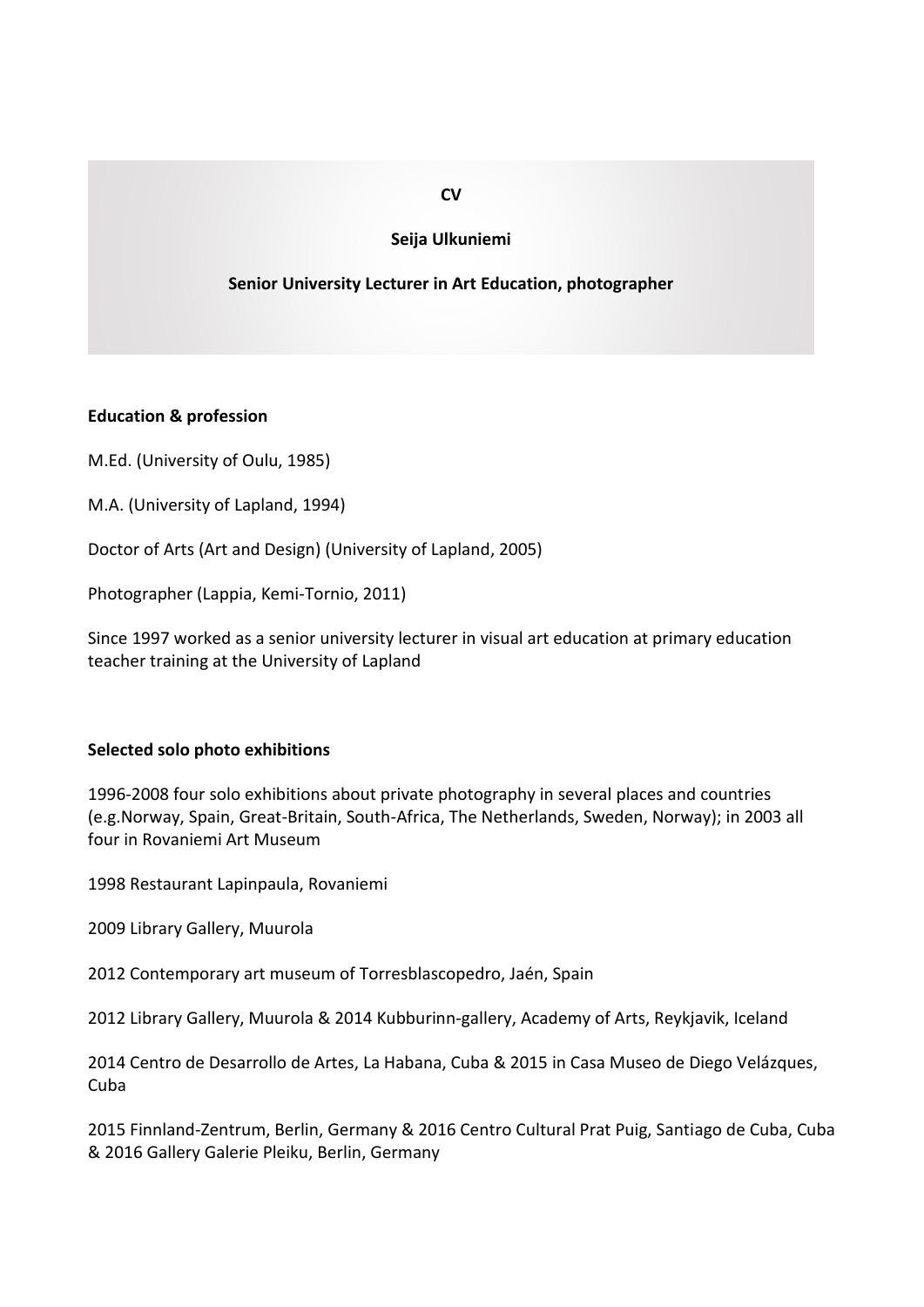2015 Korundi, Rovaniemi

2016 Casa Museo de Diego Velázques, Santiago de Cuba, Cuba

2016 Library Gallery, Muurola & ELTE TÓK -university, Budapest, Hungary & Varjo Gallery, Rovaniemi

2016 University of Iceland, Iceland & Universidad Jaume I, Castellon de la Plana, Spain

2016 Galeria 10 de octubre, Havana, Cuba (in co-operation with Rosy Martin)

2016 Bacardí, Santiago de Cuba, Cuba

2017 Gallery of Centro Universidad de Cardenal Cisneros, Alcalá, Spain

2017 Library Gallery, Muurola

2017 University of Iceland, Iceland & Faculty of Art & Design, Rovaniemi, Finland

2017 Casa Museo de Diego Velázques, Santiago de Cuba, Cuba

2017 Taller Amelia Peláez, Municipio 10 de Octubre, La Habana, Cuba

2018 Seinä Gallery, University of Lapland

2019 Hotel Riviera & Sala Eterna Juventud, Havana; Galería de Bíblioteca Provincial Julio Antonio Mella Camagüey

2019 Casa Museo de Diego Velázquez, Santiago de Cuba

2020 Ränni Gallery, Oulu

2020 Oulunsalo Library Exhibition Space, Oulunsalo (Artist of the year of Oulunsalo soi Music Festival)

2020 Library Gallery, Muurola

2020 Gallery Lyhty, Rovaniemi

# **Installations**

1998 & 1999-2000 & 2000 Library Gallery, Muurola

2003 Darkroom of the Faculty of Education, University of Lapland, Rovaniemi

2004 Main Hall of the University of Lapland & 2006 in Valo-gallery, Rovaniemi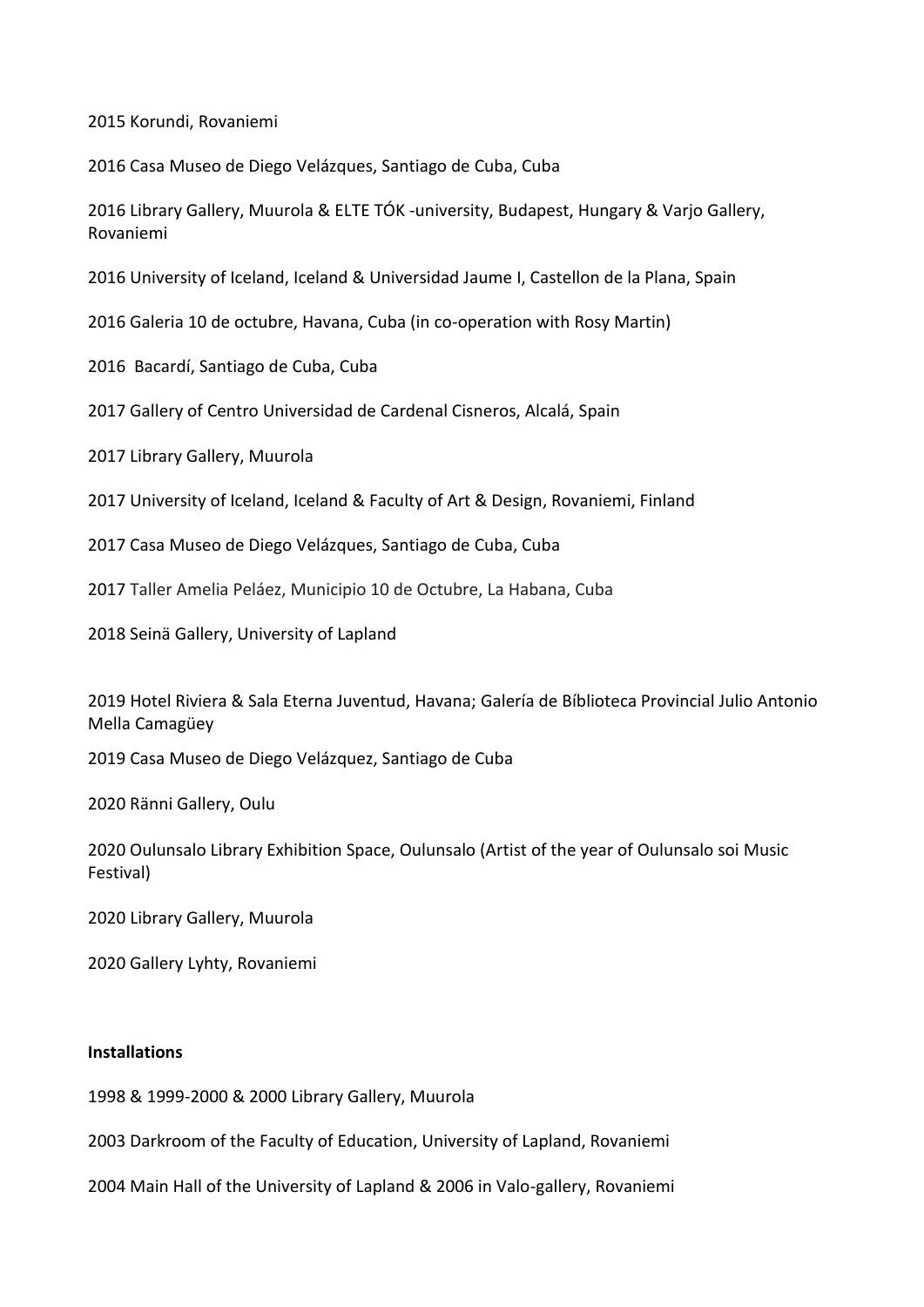2006 Library Gallery, Muurola & 2006 in Katve-gallery, Rovaniemi 2010 University of Lapland, Rovaniemi & 2011 Kemi Art Museum 2013 Square of Lordi, Rovaniemi 2015 Art Museum of Lahti, Finland & 2016 in Korundi, Rovaniemi 2017 Gallery of library of Centro Universidad de Cardenal Cisneros, Alcalá, Spain 2017 Napa-gallery, Rovaniemi, Finland 2018 Room for silence, Central hospital of Rovaniemi 2018 Faculty of Arts (Bellas Artes), Universidad de Granada, Granada, Spain 2012-2020 Flag(s) each year in Flag festival C'est is d'Best, Zagreb, Croatia

### **Works in co-exhibitions**

2004 Kummi-gallery, Oulu

2006: Rovaniemi Main Library

2008 Brinkkala Gallery, Turku

2010 Bildnungsmarkt Waldenser ggmb (Zentrale), Berlin, Germany

2010 Salon "Izidor Kršnjavi", Zagreb, Kroatia

2013 Photographs in co-operation with Rosy Martin, Terrace Gallery, Jehangir Art Gallery, Mumbai, India

2013 Kemi art museum

2016 Gallery Kilo, University of Lapland, Rovaniemi

2017 Gallery Napa, Rovaniemi, Finland

2017 Revontuli-shopping center, Rovaniemi, Finland

2018 Sampokeskus shopping center, Rovaniemi, Finland

2018 Beta Space, Aalto University, Espoo

2018 Anu Pentik Gallery, Posio